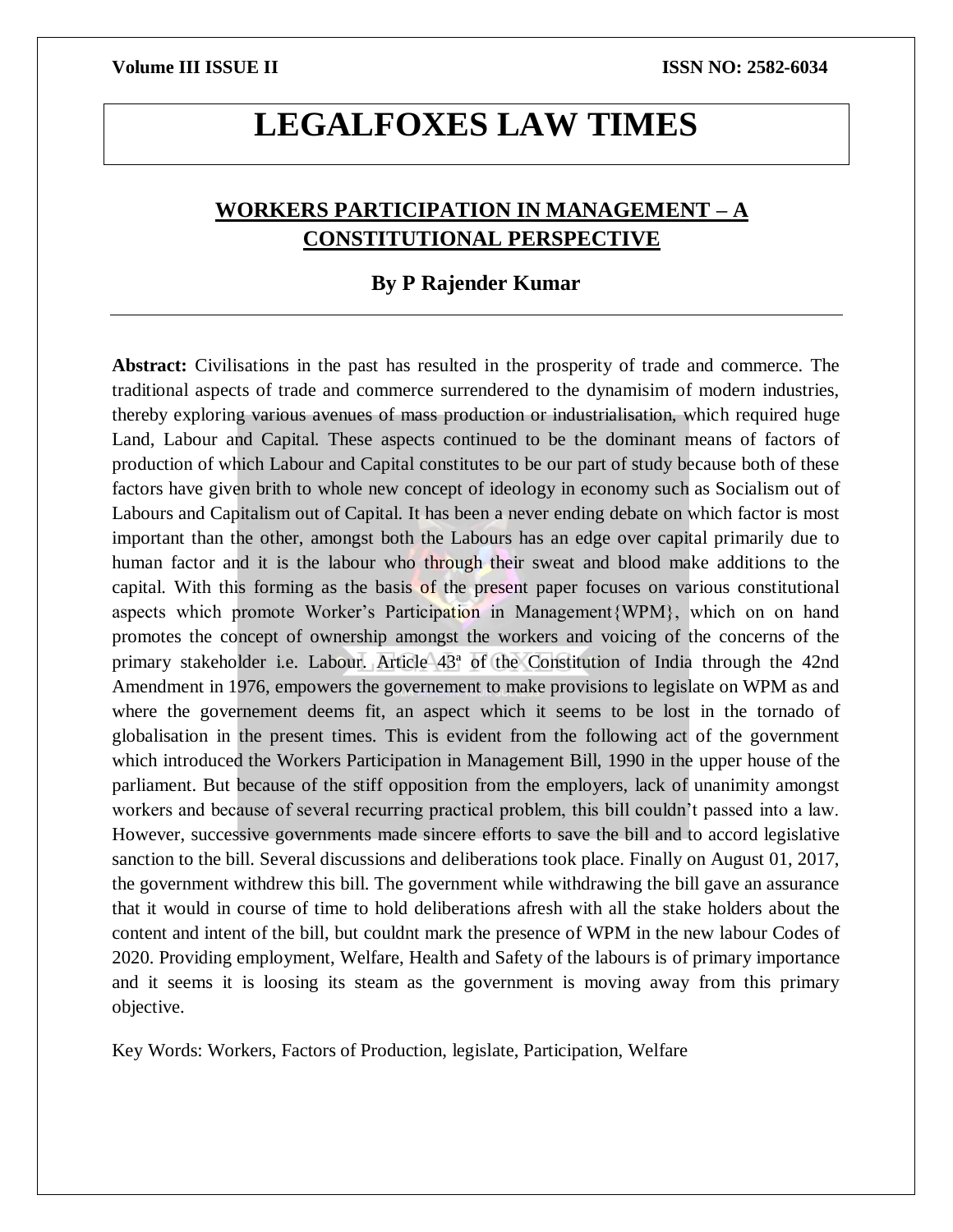### **Introduction**

 $\overline{a}$ 

The concept of workers participation in management is a historical necessity it has gradually developed under the influence of social, economic and political changes and modern management philosophies.

Today it is considered as a means of putting forward the views of the workers, but also recognised as a new management strategy under which the management shares some of its functions with the workers for promoting their mutual interest<sup>1</sup> it has become the call of the existing social economic and political structure of industrial organisation in any country.

The concept is broad one and varies from country to country and industry to industry. Its main aim is "to seek cooperation of those engaged in production in the fields of ethical, political, social and economic activity"<sup>2</sup>.

Participation is a term used to designate the process under which workers contribute ideas for the solution affecting the organisation and their employment. participation includes not only physical participation but the intellectual and emotional involvement in the affairs of the organisation<sup>3</sup>.

Right to participate in the decision making by the stakeholders is sine quo non of democratic ethos. History records the collapse of the organizations and institutions built on autocratic decisions and individual centric decisions. John Rawls Opined that no transformation in a society should occur unless those that are worse off are made relatively better off.<sup>4</sup> Operationalizing in a real world has its difficulties, but law operates to create certain essential rights that enable just and sustainable transformations. Promoting the right to participation is an aspect of recognizing human dignity an aspect of Human Rights.

Participatory parity is described as constituting "*a radical democratic interpretation of equal autonomy*. **Participatory economics**, often abbreviated '**parecon'**, is an economic system

<sup>&</sup>lt;sup>1</sup> Rastogi, MRJL " Workers Participation in Management: why it failed", The Economic Times, 31<sup>ST</sup> July 1971, p 5.

<sup>&</sup>lt;sup>2</sup> Alexander KC " Participative management" New Delhi, Sri Ram Centre for Industrial Relations and Human Resources, 1993, p45.

<sup>3</sup> Dale Beech; Personnel – "The Management of People at Work" London; Collier Mac Millan Co. Ltd – 1965, p 510

<sup>4</sup> Rawls, John A. A Theory of Justice, Cambridge, MA, Harvard University Press, 1971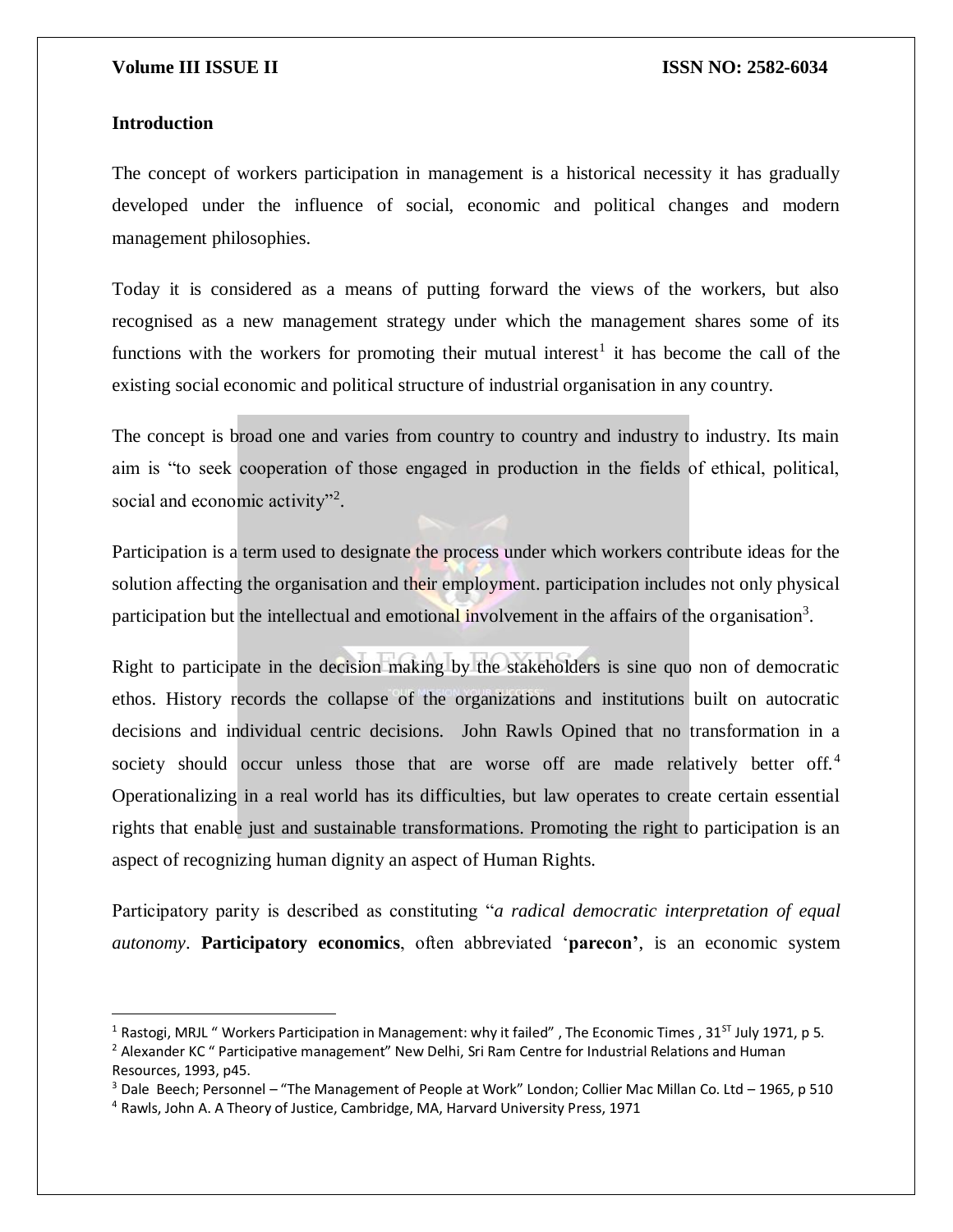proposed primarily by activist and political theorist Michael Albert and radical economist Robin Hahnel, among others.

Workers participation in management is sine qua non of industrial democracy which had its roots in the demands of political democracy which was echoed during 19th century. Concept of social justice becomes elusive if industrial injustices are all pervasive and perpetuated.

A theoretical base for workers participation in management can also be studied as a part of 'human relations' movement. The important factor of this movement was power equalization i.e. reduction of power and status differentials between superiors and subordinates. They view that when the organizations tend to block individual growth and self-development, it may result in apathy, wasting of human abilities dysfunctional activities like strikes.

Participation basically means sharing the decision-making power with the lower ranks of the organization in an appropriate manner.

Workers participation implies arrangements designed to involve workers in the Enterprises decision making process. This allows for workers involvement in the initiation formulation and implementation of decisions within the enterprise<sup>5</sup>. Also be understood in terms of new approach to industry and Society in which people want to be interested with the taking of decision which has direct bearing on them<sup>6</sup>.

In addition, the denial of workers activate involvement in decision-making is held to be one of the major causes of the problems which are manifested daily in the work lives of the modern employees<sup>7</sup>.

Being a dynamic subject, no rigid time limits can be laid down for scope of workers participation for all industries and for all times. It can be confined to the extremely domain of consultation at the lowest level such as to promote measures for securing and preserving amity and good relations between the employer and workmen and to that end to comment upon matters of their interest or concern and Endeavour to compose any material difference in respect of such matters.

 $\overline{a}$ 

<sup>5</sup> Benedix, S 2005, Industrial relations in South Africa, Cape Town, Junta

<sup>6</sup> Bhagwathi, J 2004 Anti Globalisation

<sup>&</sup>lt;sup>7</sup> COSATU 6<sup>th</sup> Congress reolutions, September 1997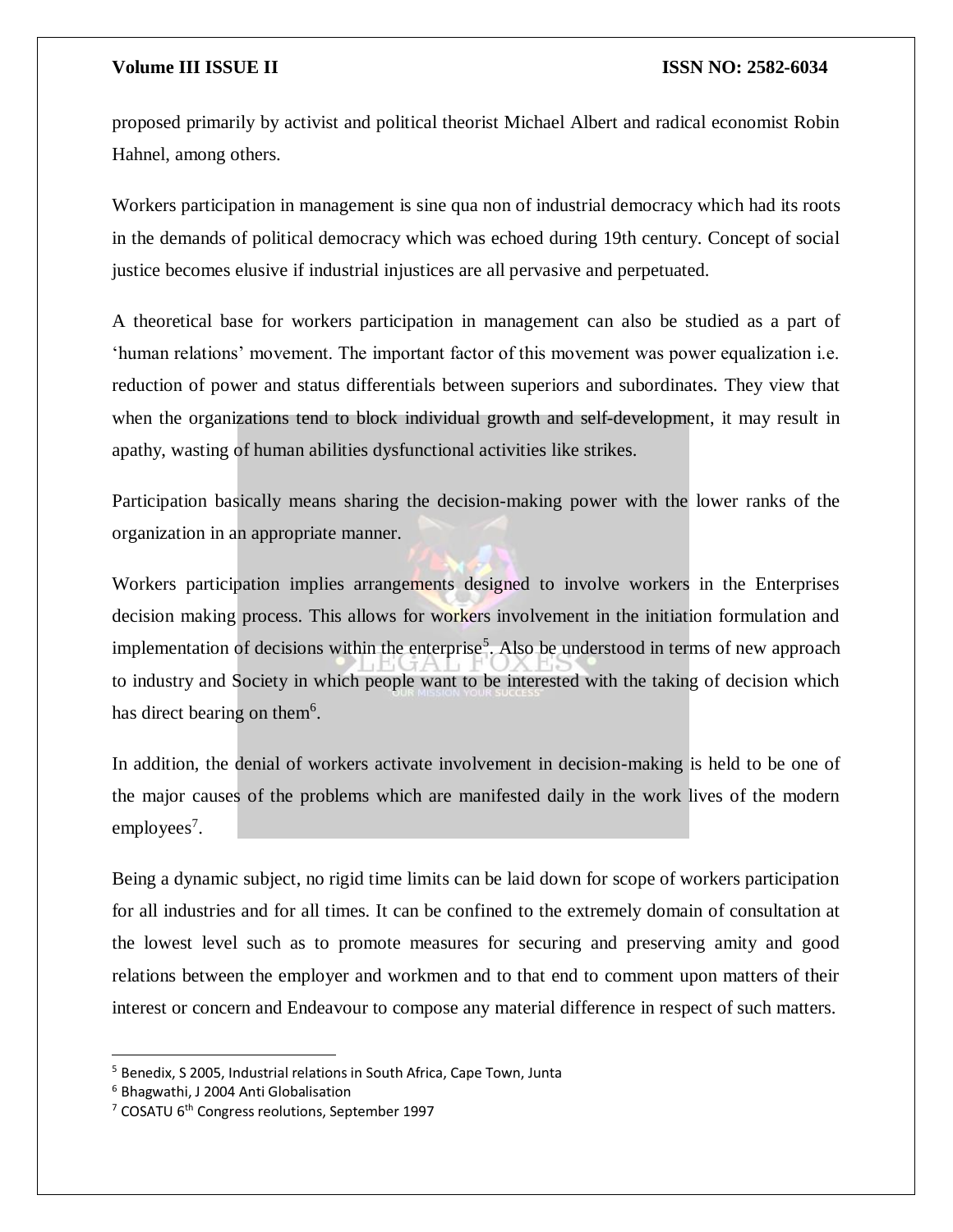### **Volume III ISSUE II ISSUE II ISSN NO:** 2582-6034

As an institutional device, the workers participation practice can be viewed as follows:

- 1. Process of devolution of power to the working class, countering the idea of exploitative power of capital.
- 2. Evolution of method for establishing better industrial relations by soliciting maximum cooperation of the production process.
- 3. Process of promoting the idea of collective or cooperative ownership of the means of production displacing the prevalent concept of power struggle between class interests of the capital and that of the workers.
- 4. Blending of proportional capacity, managerial techniques and labour skill to eliminate the possibility of variance between policy and performance so that there could be greater concord in planning, management and performance.
- 5. Solution for the more and more complex problems of industrial employment and management which is inherent in the process of growth, by a process of decentralized of the decision making and management process. So that there could be efficient and prompt handling of men and affairs at the appropriate level and time.

Thus, as a mechanism, the institution device of workers participation could be a process of power struggle or a suitable arrangement for building harmony between the two major partners of production.

The spread of democratic values to virtually every society today has brought the need to examine the implications of this trend to other spheres of life. The denial of workers active involvement in decision making is one of the aspects of industrial democracy and the absence of which is the major cause of the industrial problems.

The involvement of workers in management decision making is considered as a means for inducing motivation in the workers leading to positive work attitude and high productivity.

The study is also deemed desirable in view of the benefits of workers participation to organization and the society at large. Workers participation has been seen as capable of providing workers conducive work environment, opportunity to exercise their innate potentials and willingness to pursue corporate goal of the organization.

Modern scholars are of the opinion that the old adage, "a worker is a worker and a manager is a manager, never the twain shall meet" should be replaced by "managers and workers are partners in the progress of business."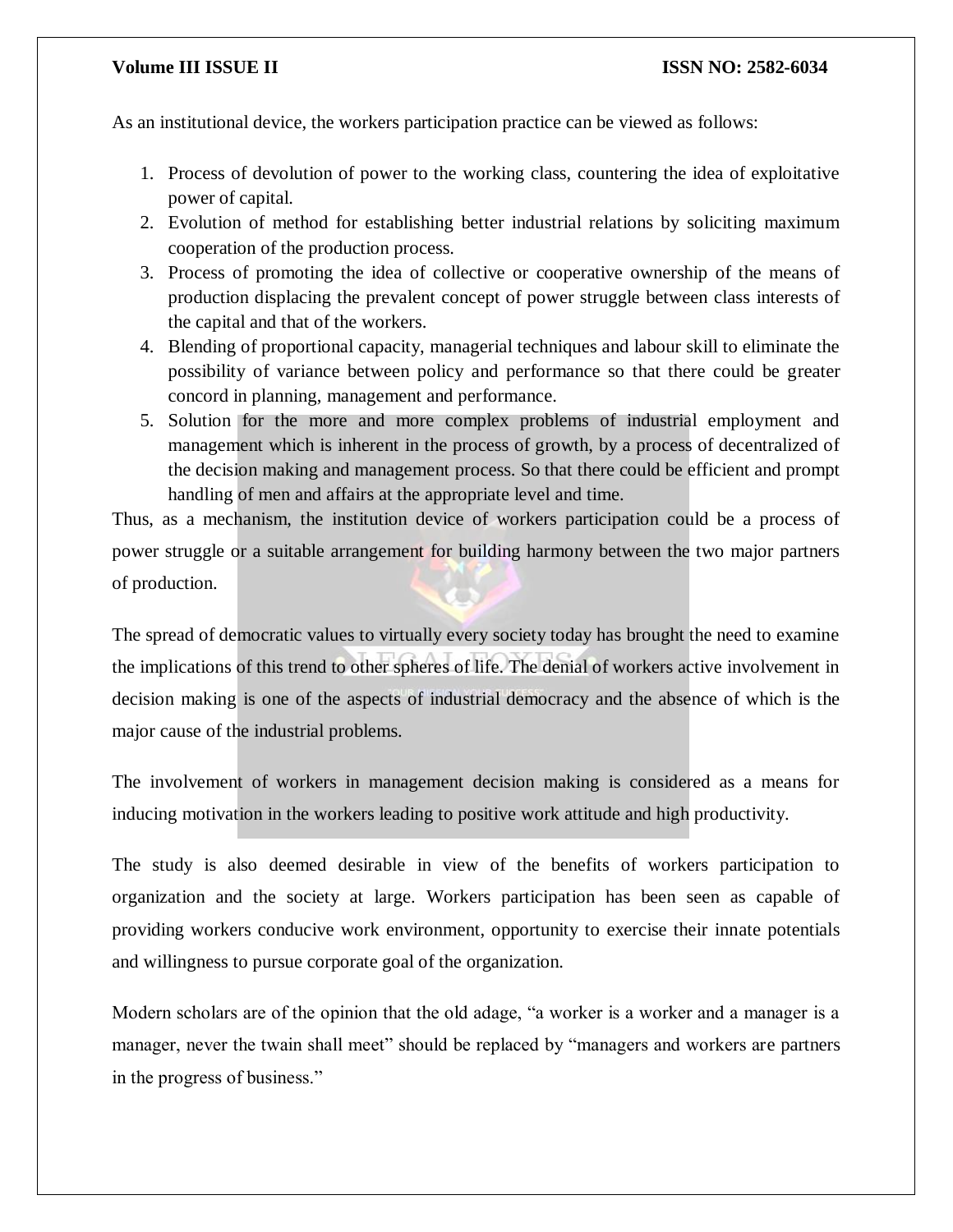Participation and participative management are terms associated with the behaviorist school. It is looked upon as a means of permitting the subordinates to take part in the decision making process and thereby to enlist individual enthusiasm and creativity.

As opportunities for participation open up in the industrial relations, and as the worker gains the recognition and status, his self-confidence and self-respect increase. His employment becomes more meaningful. His desire for self-fulfillment begins to be satisfied. For any industrial undertaking its human resources are its huge asset. The initiatives and abilities of a worker are best channelized only through his participation in the path to progress of his parent company.

One of the basic objectives of participation is the development of workers.

The Indian Labour Conference at its  $16<sup>th</sup>$  session in 1958 adopted a resolution to make it a reality. The scheme was launched that year with the setting up of a central Board of workers education supported by the National Institute of Labour and the Institute for Training.

Worker is no longer to be treated as having commodity value only. He is to be allowed to live with respectability holding his head high in dignity. This is possible only when the social, economic and psychological expressions of the worker are realised to his out most satisfaction.

Effective participation of workers in management is the demand of the day. It is the constitutional duty of the government to ensure it through early enactment of appropriate legislation. What is needed is commitment and conscientious efforts on the part of the government towards building a socialist system in the country that would uphold the avowed ideal of welfare of the worker in letter and in Spirit !!!

#### **Workers participation and concept of industrial democracy**

Industrial democracy as a viable Idea has been assuming a greater and greater importance ever since the end of Second World War. Perhaps it might have been the logical result of an extension idea of political democracy which saw an unprecedented degree of acceptance all over the fifties and the sixties of this century.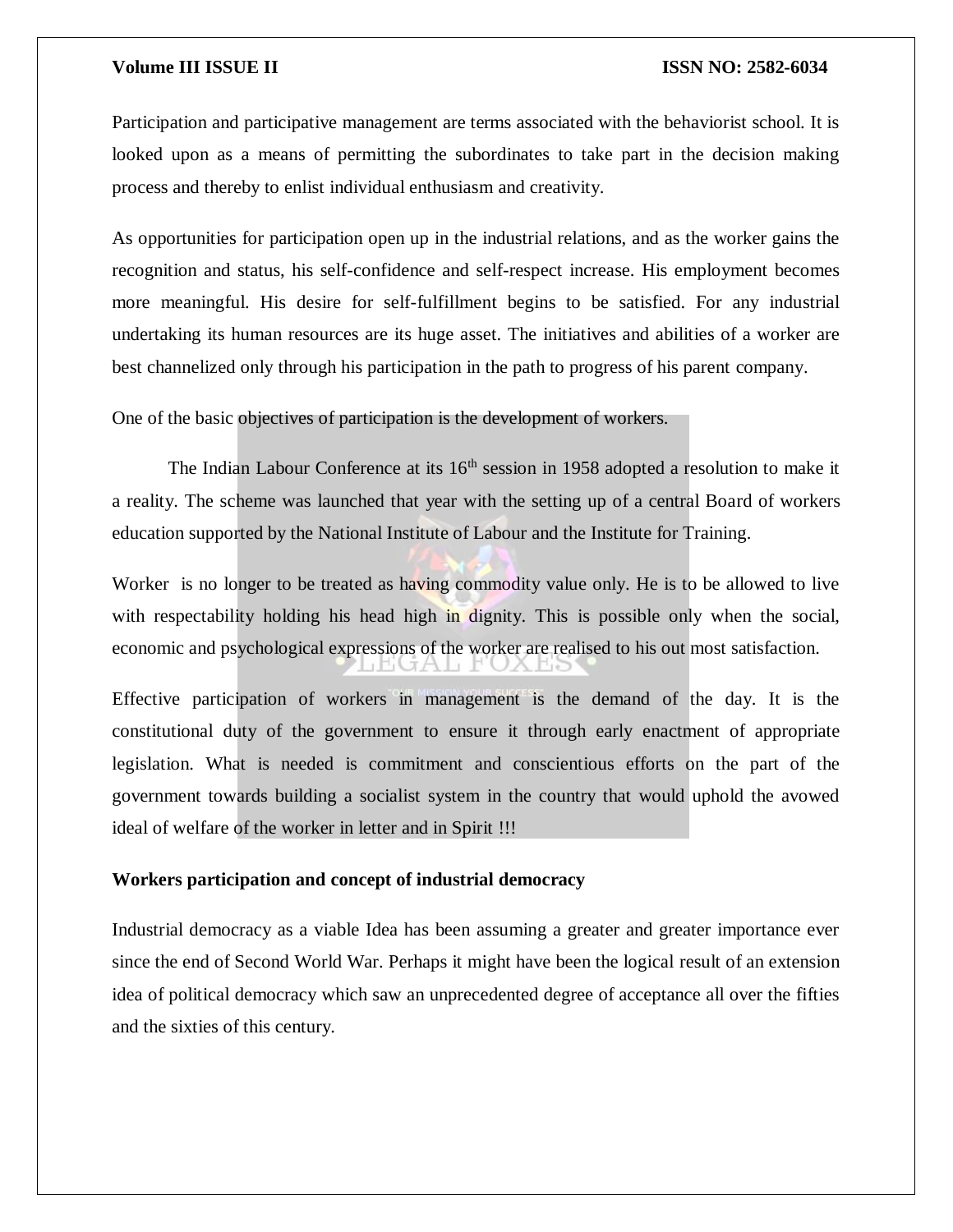Thus the concept of workers participation crystallizing the concept of industrial democracy has been interpreted to describe a number of models of Industrial Management and has been implemented in the form of a number of schemes for reorganizing labour management relations.

### **Indian Labour Conferences**

Workers' participation in management was also a subject matter for discussion in the 15th session of the Indian Labour Conference, and there was general agreement that participation should be ensured through legislation, or by mutual agreement between the employees and employers of selected industrial establishments. The employers' representatives wanted that they should be given a period of two years to operate the scheme on voluntary basis, and if the voluntary experiment did not succeed, the Government might enact a law. Workers' representatives were not in favor of leaving the matter to the initiative of the employers. They felt that to avoid delay in implementation an appropriate legislation was necessary. The question of the method of selection of worker's representatives was also discussed, and it was decided that wherever a representative or recognized union was there under the law, such unions should be consulted in deciding the method of selection of workers' representatives. At the end of the session, a small committee of four persons each from employers and workers groups was set up. The committee accepted the main recommendations of the study group, which was set up before discussing the agenda in the 15th session of the ILC. The issue was also discussed in the 28th, 29th 32nd and 33rd session of ILC as well.

#### **Constitutional Commitment**

The Constitution (42nd Amendment) Act, 1976 makes a pioneering attempt to provide for the workers' participation in management in industry by suitable legislation in the Directive Principles of State Policy. Thus, Articles 43-A of the Constitution (42nd Amendment) Act, 1976 provides: *The State shall take steps, by suitable legislation or in any other way, to secure the participation of workers in the management of undertakings, establishment or other organisations engaged in any industry.* The principle underlying the inclusion of workers' participation in the Directive Principles of State Policy is to give due recognition to the workers and to create among them a sense of partnership. It being a constitutional imperative, the State is under an obligation to take suitable measures, legislature or otherwise to secure effective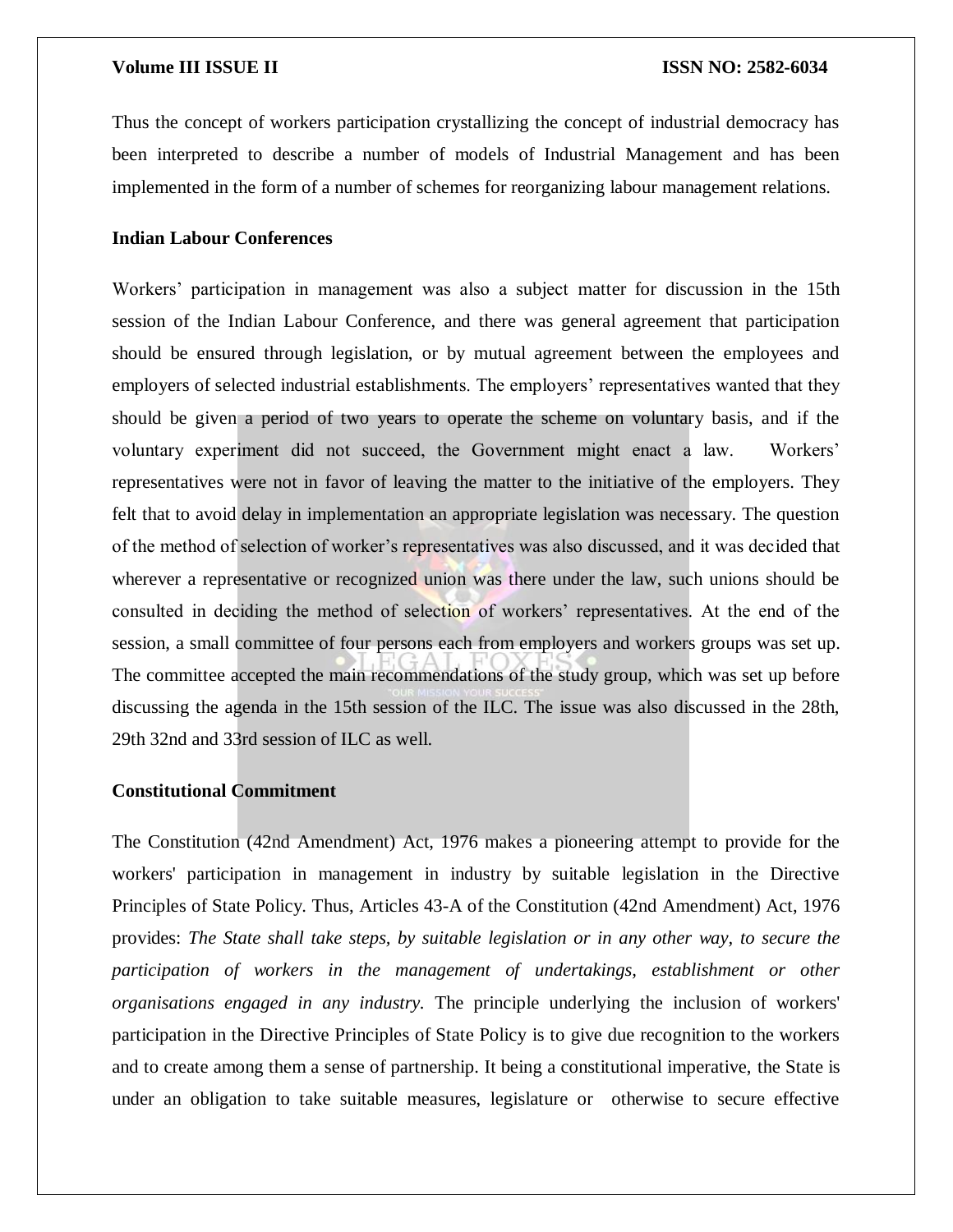workers' participation in management. But mere inclusion of constitutional or statutory provisions would not serve the purpose.

The appointment of workers as Director on the Board of management raises several issues: Selection of workers to the Board of Directors would lead to many complications. Various pressure groups inside and outside the Union will also claim representation in the Board. Further, the political affiliation of Trade Union is likely to complicate the situation.

The new labour code universalizes minimum wages and timely payment of wages. They give priority to occupational safety of workers. These will contribute to a better working environment which will accelerate the pace of economic growth. These labour reforms ensure your ease of doing business. These are futuristic legislations power enterprises by reducing compliance, redtapeism and Inspector Raj. These reforms also speak to harness the power of Technology for the betterment of the workers and industry both.

The new labour reforms codified into four labour codes brought by the present government intended to usher in a new era of Industrial Relations and labour welfare and uphold the dignity of working community with a human perspectivity. It is very important to mention here that in the document new labour Court for new India introduction statement it is said that the government cares for the workers and their families.

International Labour Organisation provides for strategies to encourage employee involvement through participatory, consultative and cooperative workplaces have been widely promoted since the 1970s. High performance workplaces promote employee participation in decision making because they understand that employees have a legitimate right to be involved in decisions that affect their working lives, and that positive gains also accrue to business. These gains include: improved employee performance resulting from greater motivation a positive workplace culture as an outcome from greater information sharing, and improvements in productivity when employees are consulted over changes to job design and work practices.

The MNE declaration provides clear guidance on how enterprises can contribute through their operations worldwide to the realisation of decent work. Its recommendations are rooted in International Labour standards reflect good practices for all enterprises but also highlight the role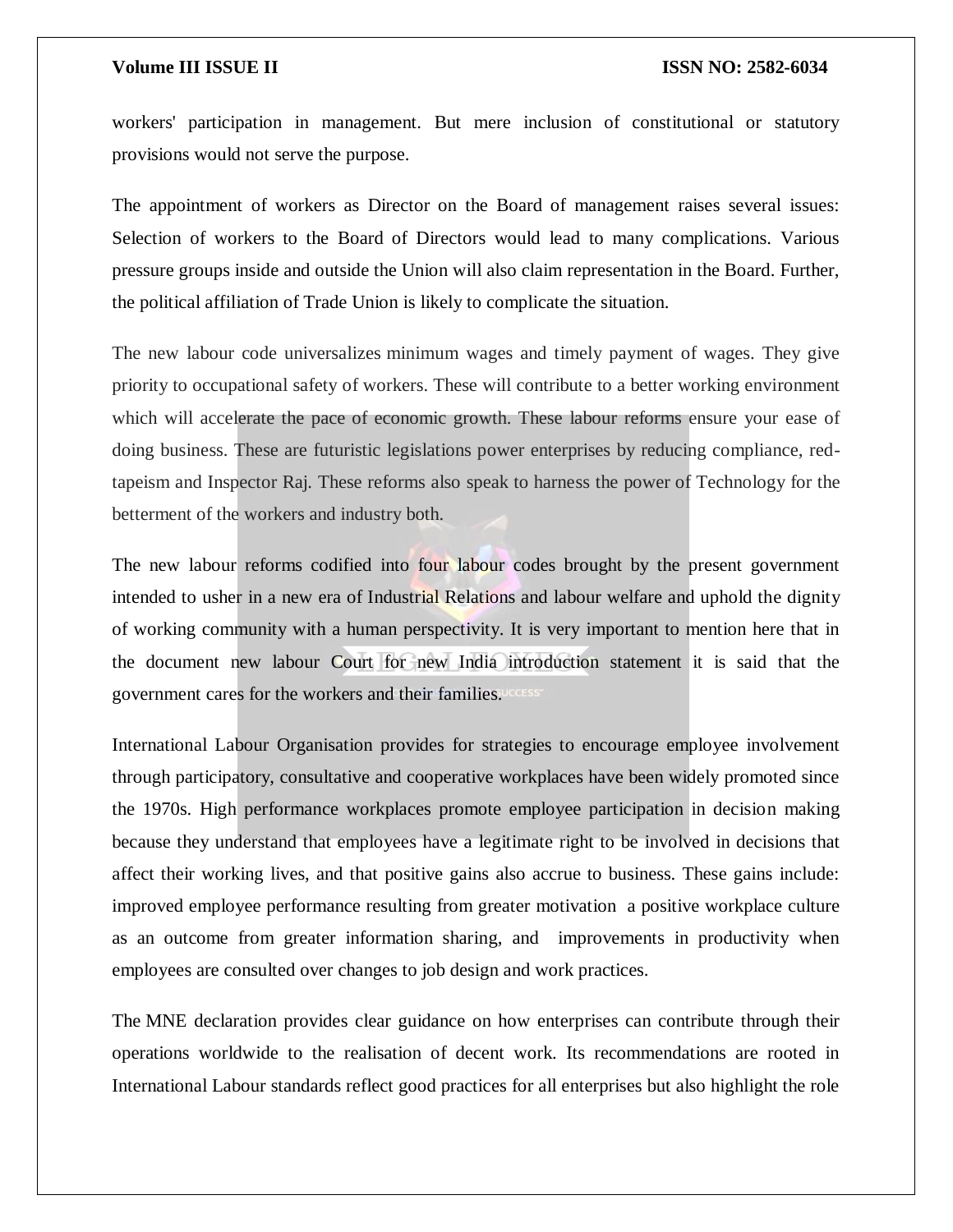of government in stimulating good corporate behaviour as well as the crucial role of social change.

In Ashok Kumar Ganguly, J Observed "Judges and especially judges of the higher courts have a vital role to ensure that the promise of the constitution is fulfilled if the judges fail to discharge their duty in making an effort to make the preamble promise reality, they fail to uphold and abide by the constitution which is their oath to office. It should be equated with the conscience of this court"

Navnit R Kamani & others Vs RR kamani,<sup>8</sup> in this case the supreme court supported a scheme presented by the workers of a sick unit for the revival of the company under Sick Industrial Companies (Special Provision) Act, 1985

TS Armugham Vs Lakshmi Vilas Bank Ltd. and others,<sup>9</sup> there is no dispute that Article 43A of the constitution of India provides for participation of workers in management of an undertaking. However it is for the government to take steps as provided under article 43 A of the constitution of India and it is also for the government to take note of the concept of social responsibility of Corporate management and to bring necessary legislative changes.

### **Conclusion:**

FGAL FOXES

The government always emphasized the need to uphold the constitutional objective of "Socialistic pattern of society". It made every effort in right earnest to accord legislative sanction to the idea of providing participative rights to workers. It introduced several schemes of Worker's Participation in Management and tried for the smooth transformation of voluntary schemes of Worker's Participation in Management to legislative level. The national Commission on Labour, 2002 supported the government initiative for Worker's Participation in Management and strongly recommended for the implementation of the policy of Worker's Participation in Management.

 $\overline{\phantom{a}}$ 

<sup>8</sup> AIR 1988 SCR Supl (3) 123

<sup>9</sup> 1992 IILL 210, Mad